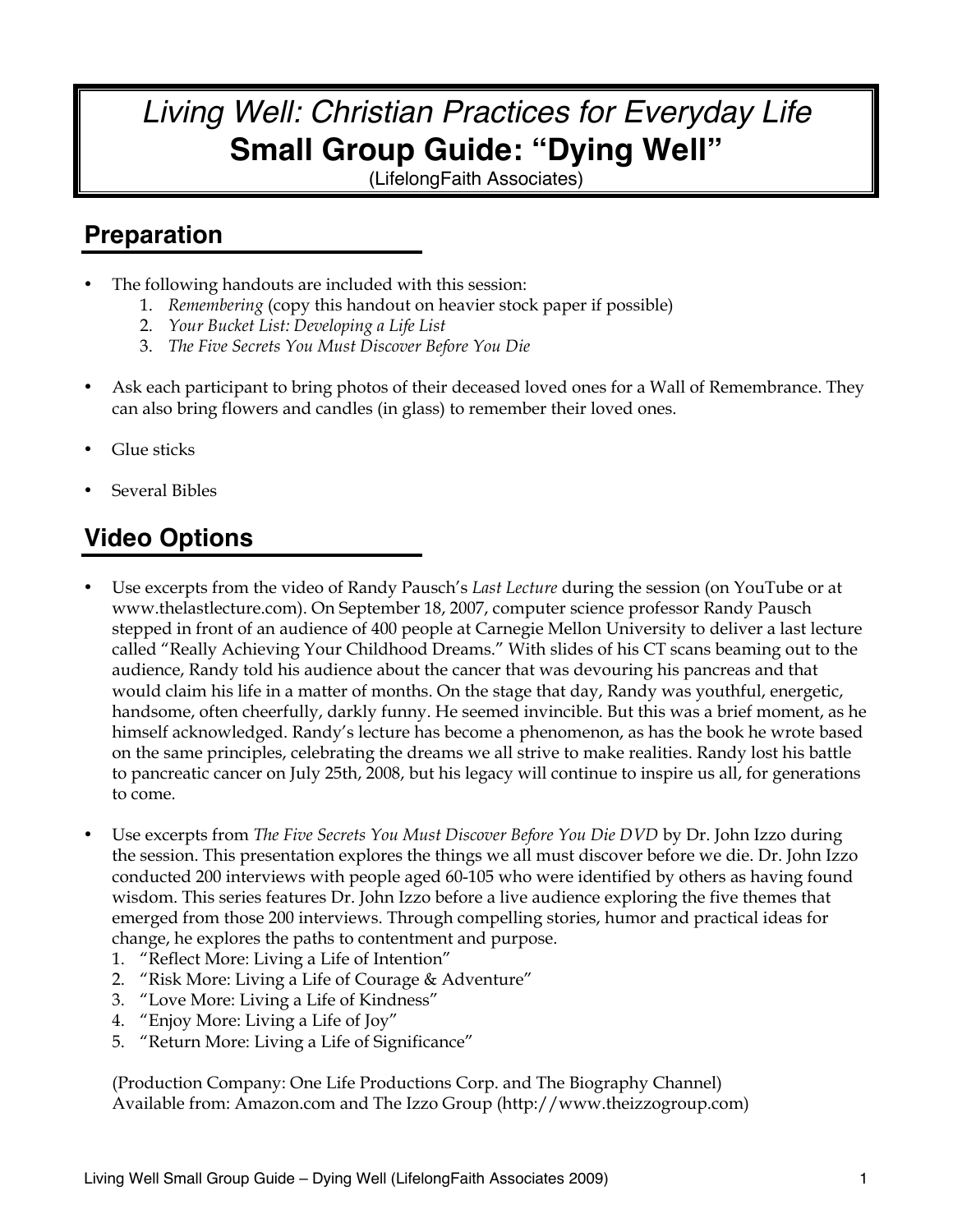## **Small Group Plan**

## **Part 1.** *Yearning***: Stories of Dying Well**

Read the introduction to the session (from page 4.2 in *Living Well*):

*Death is an inevitable part of life. There is not getting around it. This is a frightening prospect, for the specter of death destroys any illusion that we are in full control of our lives or that we are our own makers and keepers. Most of us will experience the death of someone we love dearly, and all of us must face our own death. How is it, then, that some people are able to die with the assurance that death is not the final word? How is it that some are able to face the death of a loved one trusting that love is stronger than death?* (Amy Plantiga Pauw, *Practicing Our Faith*)

Begin the session by reading or presenting the two opening stories, "Teaching Farewell" and "The Miracle of My Mother's Easter Pies," on pages 4.2—4.3 in *Living Well*. Use a different reader for each story.

## **Part 2.** *Reflecting*

#### **1. Remembering Loved Ones Who Have Died**

Reflect on your experience of death and dying by remembering loved ones who have died.

*If we think about those who died well, we usually find that they are also the ones who lived well. How we live our lives in the present moment says much about our attitudes towards death. Dying well is all about living well, as if each stage of our life were the last.* 

Using the handout, *Remembering*, recall the lives of loved ones you want to remember today. Complete the two questions on the handout and then attach the photo(s) to the handout. You will need one copy of the handout for each person you are remembering.

When you finish, post the photos of your deceased loved ones on the Wall of Remembrance. You can also place flowers and light candles to remember your loved ones.

Conclude by sharing your responses to the question: *What can we learn from our deceased loved ones about dying well and living well?* 

### **2. Creating Your Own Bucket List**

Read about the "Bucket List" concept on page 4.5 of *Living Well*.

Using the handout, *Your Bucket List: Developing a Life List*, create your own list:

*Making a "Life List" and making sure it stays current is a pretty good tool for keeping life and career on course. Create your "Life List," of the things you want to do and become while you are alive. Making a list for your career is also a good idea: What do you want to do and to become during your career? Once you have the list, build in a time to check in with yourself every 2-3 months: Does the list still make sense? What must be added? What has been accomplished? What will be your focus for the months ahead?*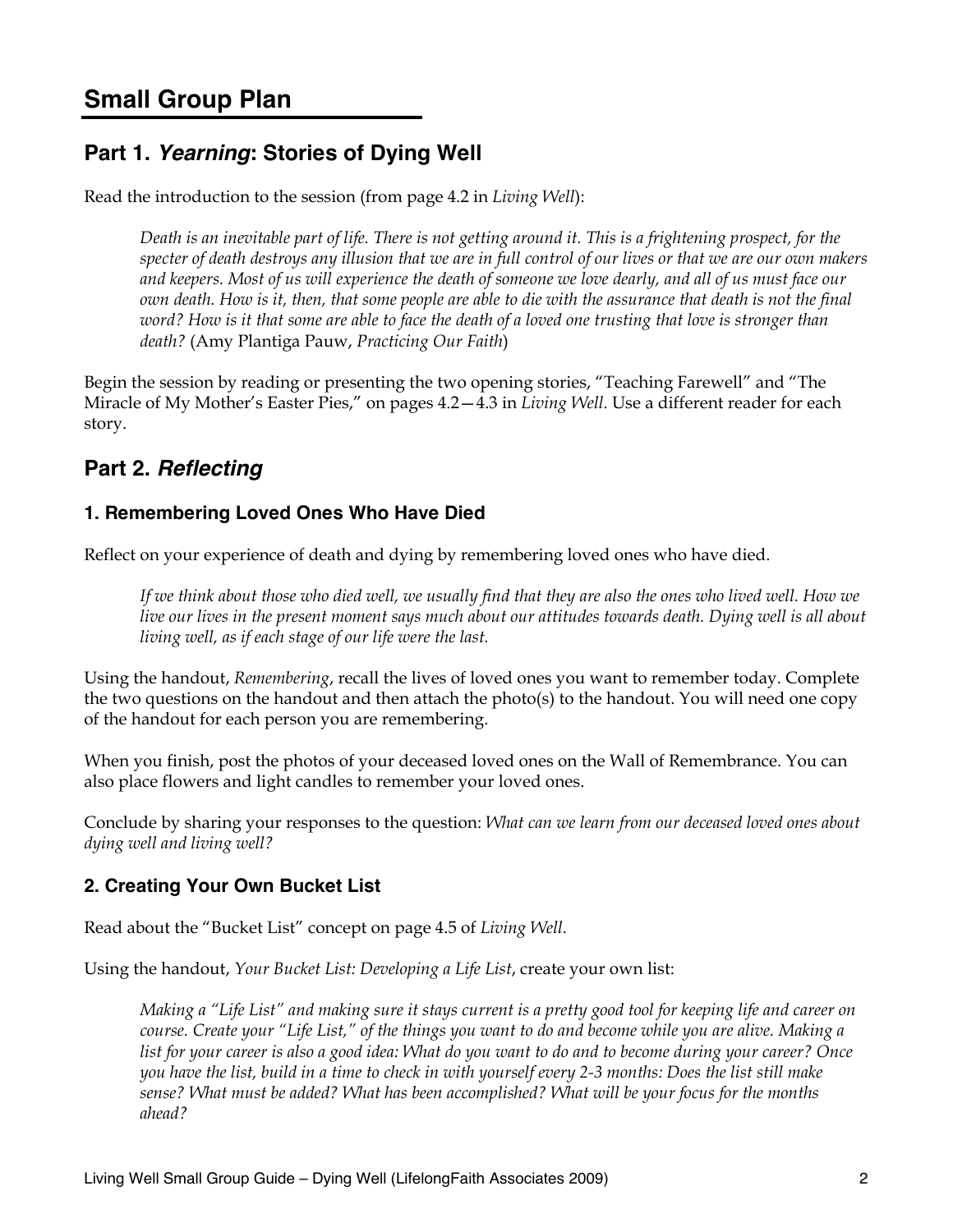After everyone has completed their list, share items from your "bucket list" with the group.

## **Part 3.** *Exploring***: The Christian Practice of Dying Well**

The Exploring section of the "Dying Well" chapter on pages 4.7—4.10 in *Living Well* presents several key themes from the Scriptures about death and dying.

- 1) Dying Isn't All There Is: Love is Stronger than Death
- 2) Grieving and Consoling
- 3) Giving Thanks and Remembering
- 4) Being Supported in the Christian Community
- 5) Dying to Self

#### **1. Dying Isn't All There Is: Love is Stronger than Death – The Story of Lazarus**

Read the "Raising of Lazarus" in John 11:1-44 (or just the verses 17, 20-27, 32-36, 38-39, and 43-44 on page 4.7 in *Living Well*). Select a narrator to read the non-speaker parts of the Gospel story. Select people to role play Jesus, Mary, Martha, and Lazarus.

After the dramatic reading, discuss the following questions as a group.

- What were you feeling as you heard the story?
- What was most meaningful for you?
- How would you have felt if you were Lazarus? If you were Mary and Martha? If you were one of the Apostles?
- What do you think Jesus is teaching us in this story?

Have someone read the commentary on page 4.7 in *Living Well*.

*You can almost feel the pain and grief and loss in the words of Martha and Mary. Their brother has died! Jesus' response is filled with tenderness and emotion. He weeps and mourns with Martha and Mary. In his response we can see the profound way God is with us in our grief and pain. In this tender scene we experience the compassion of God embracing us in the midst of our suffering. Jesus is so moved by the experience that he goes to the tomb of Lazarus and brings him back to life. Jesus' love—for Lazarus and for Martha and Mary—is stronger than death.*

*But there is more. Jesus promises Martha (and us) that those who live and believe in him will never die. Resurrection is not returning to live more of this life; it is a gift of eternal life from our loving God who raised Jesus from the dead. The amazing fact of our living out the dying and rising of Jesus, the paschal mystery, is that we already share in this eternal life. The already of eternal life is God's grace at work in our lives. Its fullness will be known only after we die, but by living faithfully we have already begun this journey. This is why dying isn't all there is.*

### **2. Biblical Teaching on Death and Dying Well**

Divide into four teams, have each team take one of the following four themes, and prepare a short presentation for the whole group summarizing the Biblical teaching and commentary on pages 4.8-4.10 in *Living Well*:

- 1. Grieving and Consoling
- 2. Giving Thanks and Remembering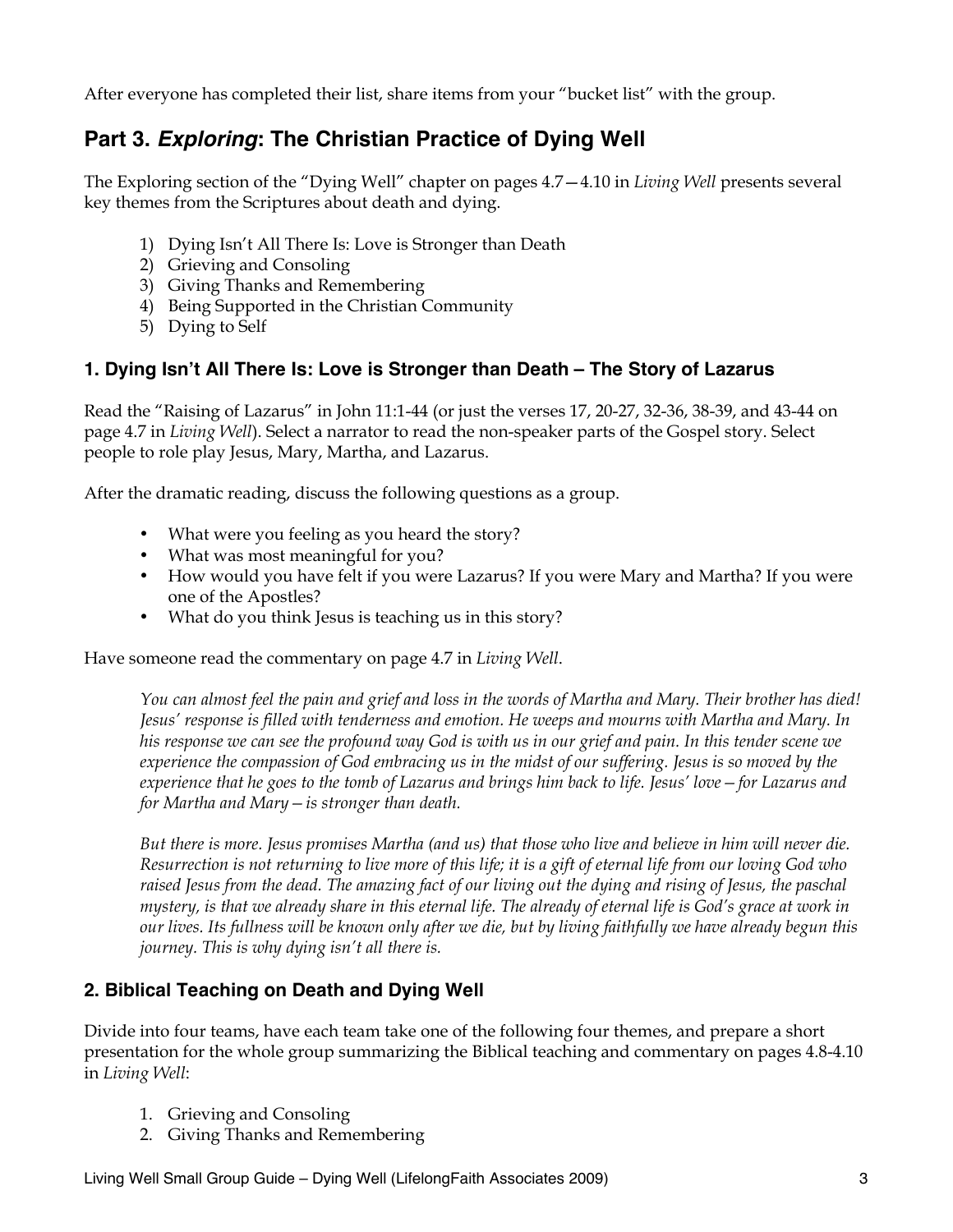- 3. Being Supported in the Christian Community
- 4. Dying to Self

Present each of the themes. After the presentation of the fourth theme discuss the following question:

• What did you learn about the Christian teaching on death and dying well from the dramatic reading of the story of Lazarus and the presentation of the four themes?

## **Part 4.** *Living***: Application of the Christian Practice of Dying Well to Daily Life**

### **1. "Learn How to Die, and You Learn How to Live."**

Begin this section by having someone read the excerpt from *Tuesdays with Morrie* on page 4.11 in *Living Well*.

### **2. The Five Secrets You Must Discover Before You Die**

Dr John Izzo interviewed 235 people from the age of 59-106 (who had over 18,000 years of life experience) asking them to reflect back on their lives: What brought happiness? What gave meaning? What did they regret? What did they wish they had learned sooner? What did not matter in the end? The "wise elders" were an incredibly diverse group ranging from a town barber to CEO's, from poets to native chiefs, Holocaust survivors to war veterans, and represented all the major religions and cultures of our society.

The results of his interviews were published in his book, *The Five Secrets You Must Discover Before You Die*. In the book he identified the five secrets he learned from those that he interviewed:

- 1. Be true to yourself and live with intention (reflect more).
- 2. Leave no regrets (risk more).
- 3. Become more (love more).
- 4. Live in the moment (enjoy more).
- 5. Give more than you take (return more).

Read the description of the five secrets on pages 4.11-4.13. Use the questions on the handout, *The Five Secrets You Must Discover Before You Die*, to identify which of the five secrets you would like to improve in your life, and then develop specific ways you can live the secret in daily life.

After everyone has completed the activity, share ideas about how you will live the secrets in daily.

Summarize your learning from this activity by sharing responses to the following question:

- What insights about dying well did you gain from exploring The Five Secrets You Must Discover Before You Die?
- What was the most important secret for you?

Conclude by having someone read the story of the "Ten-Hour Funerals."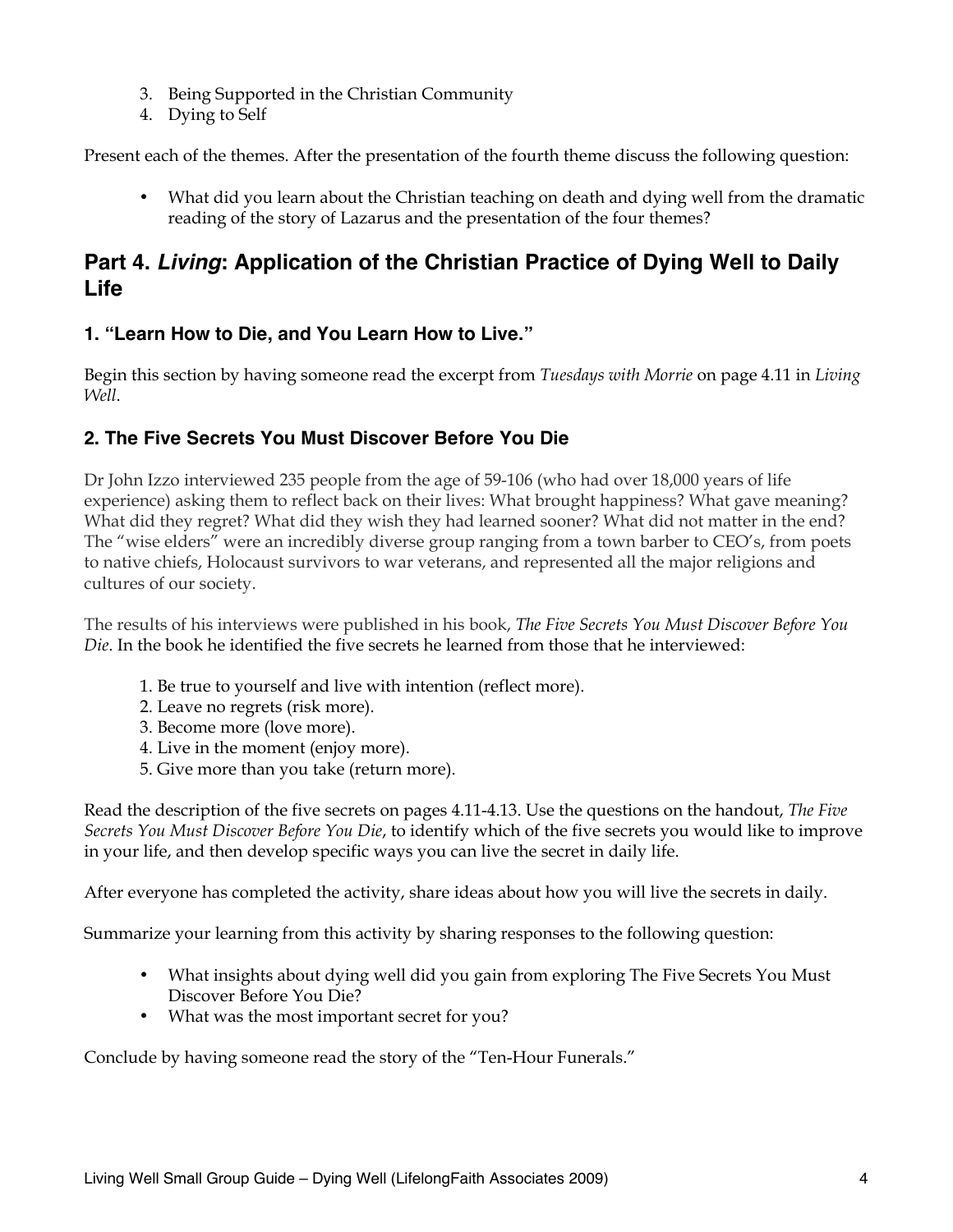### **Additional Learning Activity: "The Last Lecture" by Randy Pausch**

The life of Randy Pausch and his "Last Lecture" capture the essence of dying well. On September 18, 2007, computer science professor Randy Pausch stepped in front of an audience of 400 people at Carnegie Mellon University to deliver a last lecture called "Really Achieving Your Childhood Dreams." With slides of his CT scans beaming out to the audience, Randy told his audience about the cancer that was devouring his pancreas and that would claim his life in a matter of months. On the stage that day, Randy was youthful, energetic, handsome, often cheerfully, darkly funny. He seemed invincible. But this was a brief moment, as he himself acknowledged. Randy's lecture has become a phenomenon, as has the book he wrote based on the same principles, celebrating the dreams we all strive to make realities. Randy lost his battle to pancreatic cancer on July 25th, 2008, but his legacy will continue to inspire us all, for generations to come.

Go to www.thelastlecture.com to watch the video of Randy Pausch's last lecture. Consider using excerpts from the video (on You Tube) to conclude this section of the session.

### **3. Preparing for Dying Well**

How can we prepare for dying well? The suggestions on pages 4.13-4.14 in *Living Well* are offered as guidance for how to live in a way that prepares people for dying well. Take a few moments to read and reflect on these suggestions. Which ones are you already doing? Which ones can you start doing now?

- 1. Develop deep wellsprings of spiritual strength and insight.
- 2. Be part of a supportive community.
- 3. Trust in God's power.
- 4. Listen to what others need and how they feel during times of pain and suffering; communicate what you need and how you feel during times of pain and suffering.
- 5. Write a spiritual journal.
- 6. Prayerfully read the Bible during times of pain and suffering.
- 7. Join a church community for worship, study, fellowship, support, and service.

### **4. Integrating the Christian Practice of Dying Well/Living Well into Daily Life**

Conclude this session by identifying ways that you can integrate the Christian practice of Dying Well into your daily life. Use the following simple process to envision how you can integrate Dying Well into everyday life.

- 1. List 2-3 actions you would like to take to live the Christian practice of Dying Well as an individual or household.
- 2. Describe what you will do to put each action into practice, and the steps you will take to ensure that it will happen.

When everyone is done, share one action idea with your group.

## **Part 5.** *Praying*

Use one or both of the prayers on page 4.16 in *Living Well* to close the session.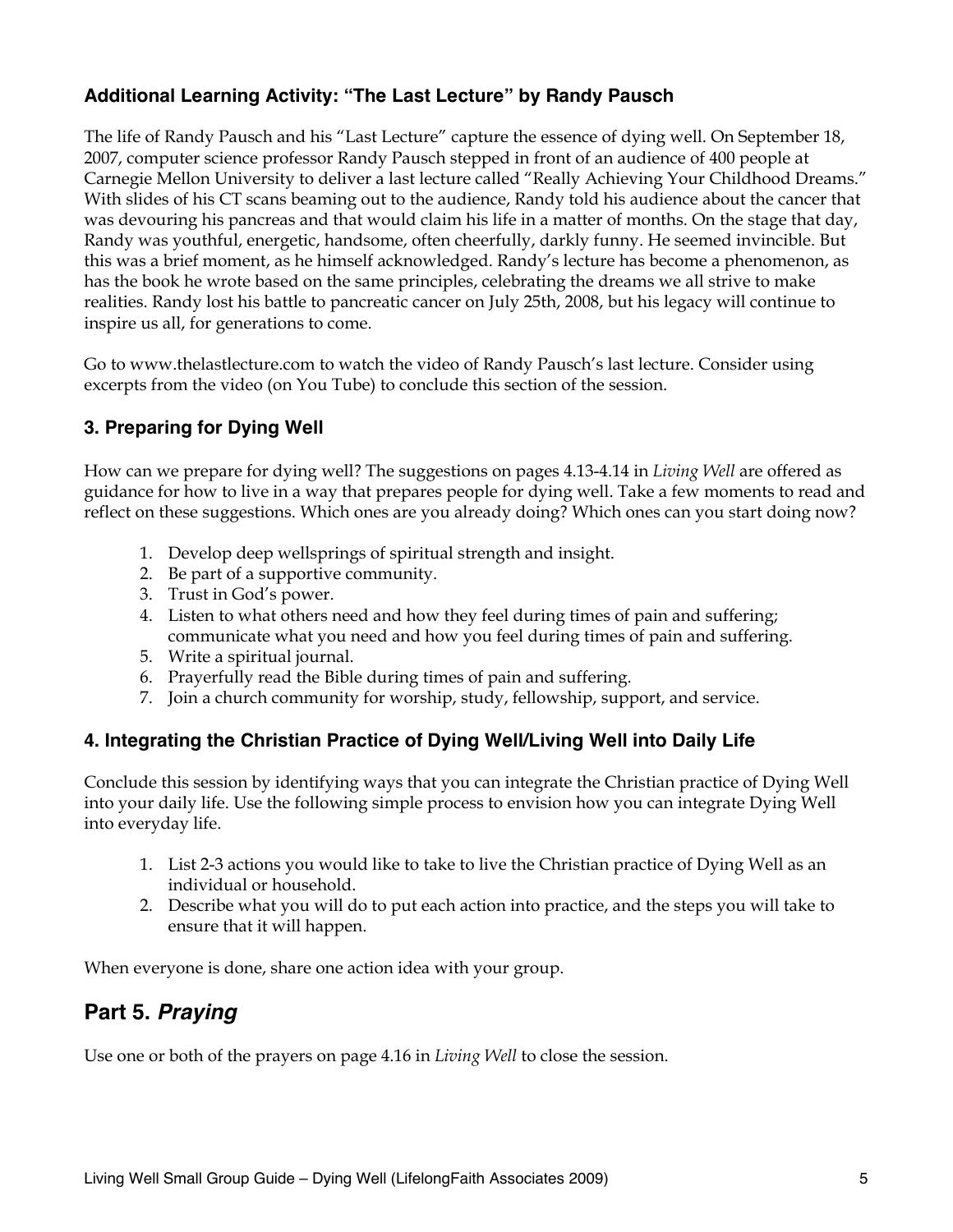# **Remembering**

**Remembering \_\_\_\_\_\_\_\_\_\_\_\_\_\_\_\_\_\_\_\_\_\_\_\_\_\_\_\_\_\_\_\_\_\_\_\_\_\_\_\_\_\_\_\_\_\_\_\_\_\_\_\_\_\_\_\_\_\_\_\_\_\_**

■ What were the qualities of this person's life that showed a life well-lived?

**In what ways do you remember this person's life and death?** 

(photo)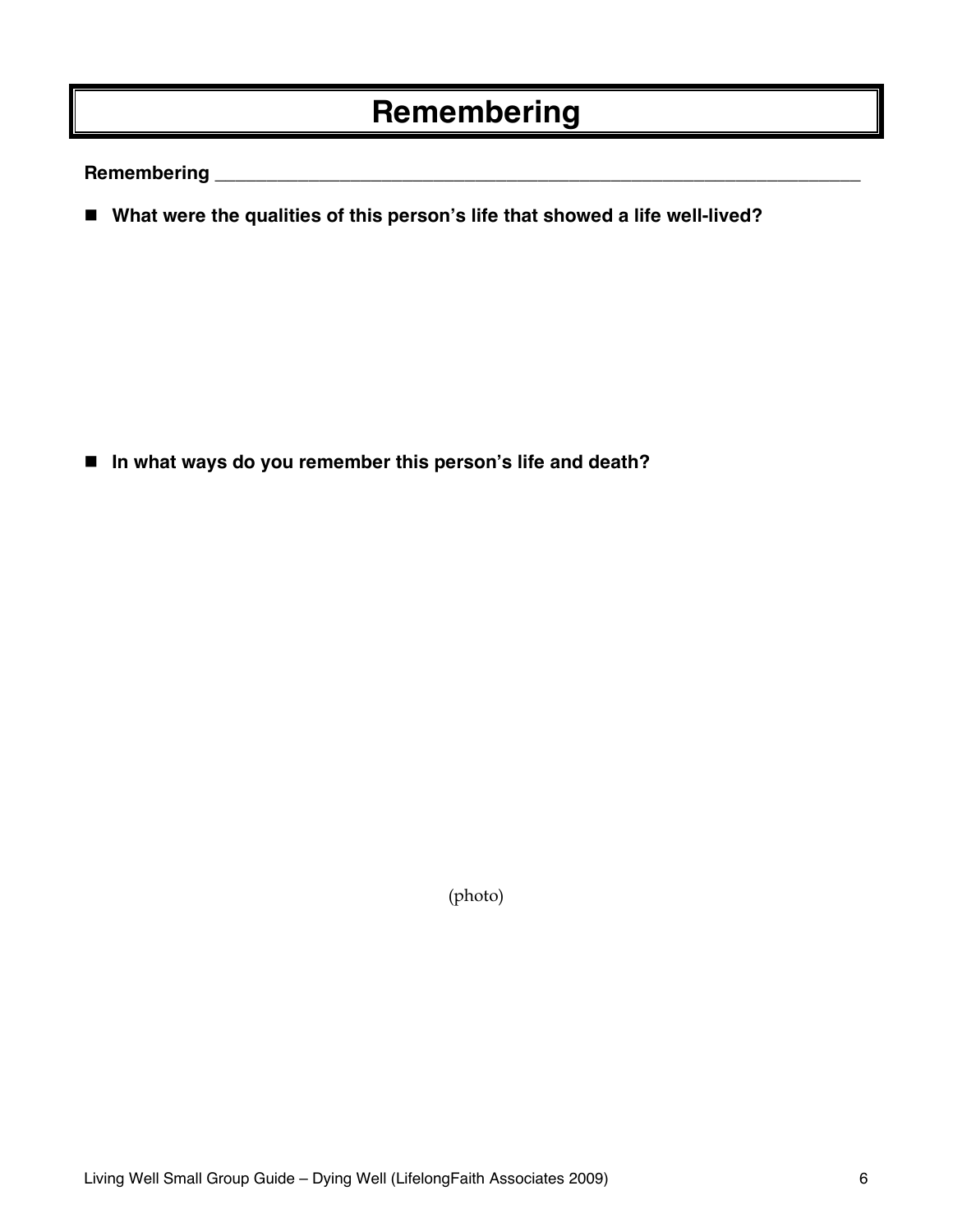# Your Bucket List: Developing a Life List

Making a "Life List" and making sure it stays current is a pretty good tool for keeping life and career on course. Create your "Life List," of the things you want to do and become while you are alive. Making a list for your career is also a good idea: What do you want to do and to become during your career? Once you have the list, build in a time to check in with yourself every 2-3 months: Does the list still make sense? What must be added? What has been accomplished? What will be your focus for the months ahead?

## Your Life List: Personal

| Your Life List: Career |
|------------------------|
|                        |
|                        |
|                        |
|                        |
|                        |
|                        |
|                        |
|                        |
|                        |
|                        |
|                        |
|                        |
|                        |
|                        |
|                        |
|                        |
|                        |
|                        |
|                        |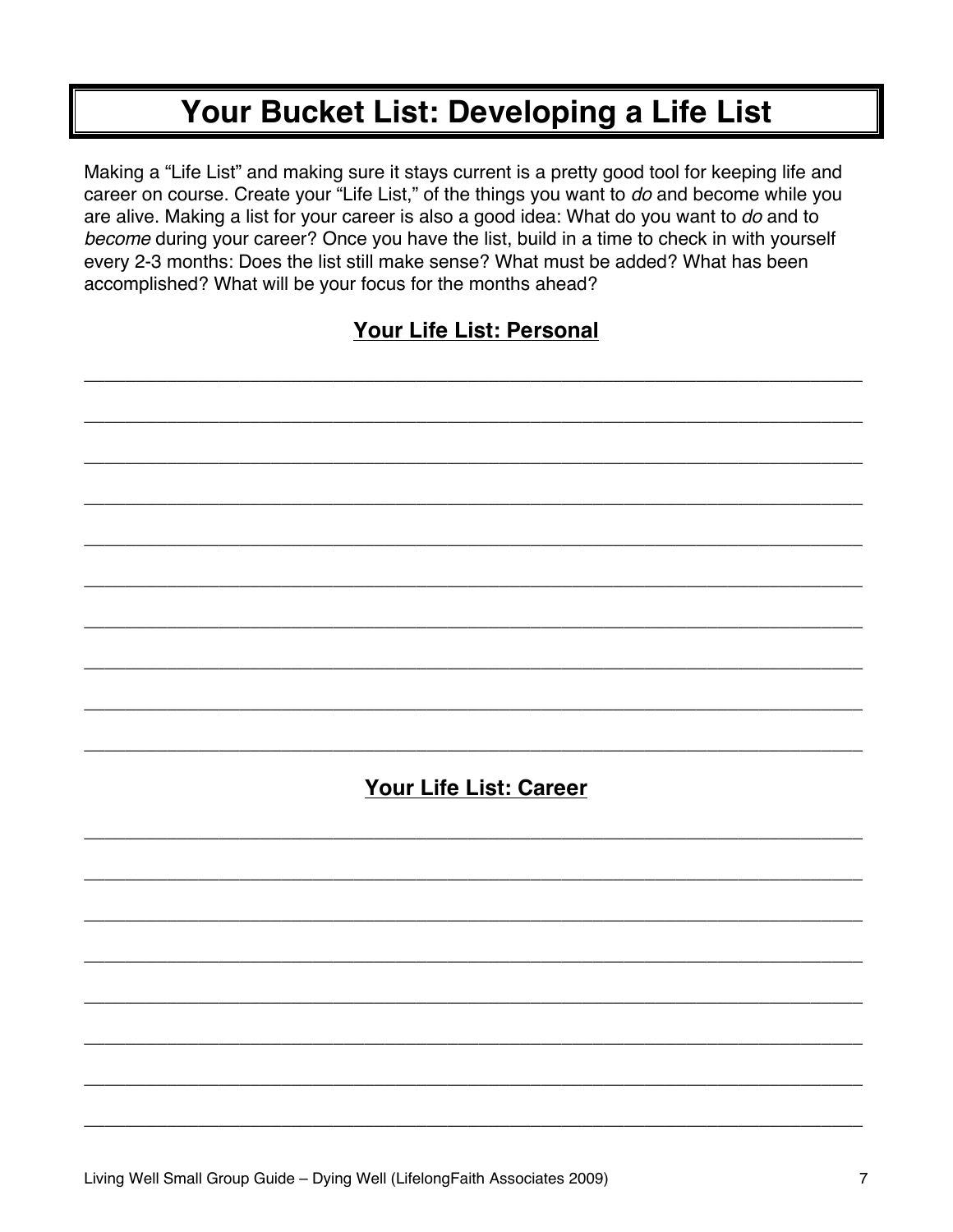# **The Five Secrets You Must Discover Before You Die**

## **The Five Secrets**

## **Living the Secrets**

#### **1. Be true to yourself and live with intention: Reflect More.**

- $\triangleleft$  Am I following my heart and being true to my self?
- $\checkmark$  is my life focused on the things that really matter to me?
- $\triangleleft$  Am I being the person I want to be in the world?

#### **2. Leave no regrets: Risk More.**

- ◆ Do I act on my convictions? How do I want to act on them more deeply?
- ◆ What step would I take in my life right now if I were acting with courage, not fear?
- $\blacktriangleright$  How am I responding to the setbacks in my life? Am I stepping forward or retreating?
- What might I do differently right now if I were living from the perspective of an old person on the porch looking back at my life?

#### **3. Become more: Love More.**

- ◆ Do I make room for friends, family, and relationships?
- $\triangleleft$  Am I kind and loving to the people closest to me? How can I more loving toward them?
- $\triangleleft$  Do I spread love and kindness in the world today? Am I making a difference in the world?

#### **4. Live in the moment: Enjoy More.**

- ◆ Do I fully enjoy whatever I am doing? Am I really "here" or just showing up?
- What I am grateful for each day? Do I wake up each day with thanks for another day?

#### **5. Give more than you take: Return More.**

- $\triangleleft$  Am I making the world a better place?
- Do I remind myself that I am making a difference even if I don't see it?
- $\triangleleft$  Am I kind, generous, and giving? How can I live more fully this way?